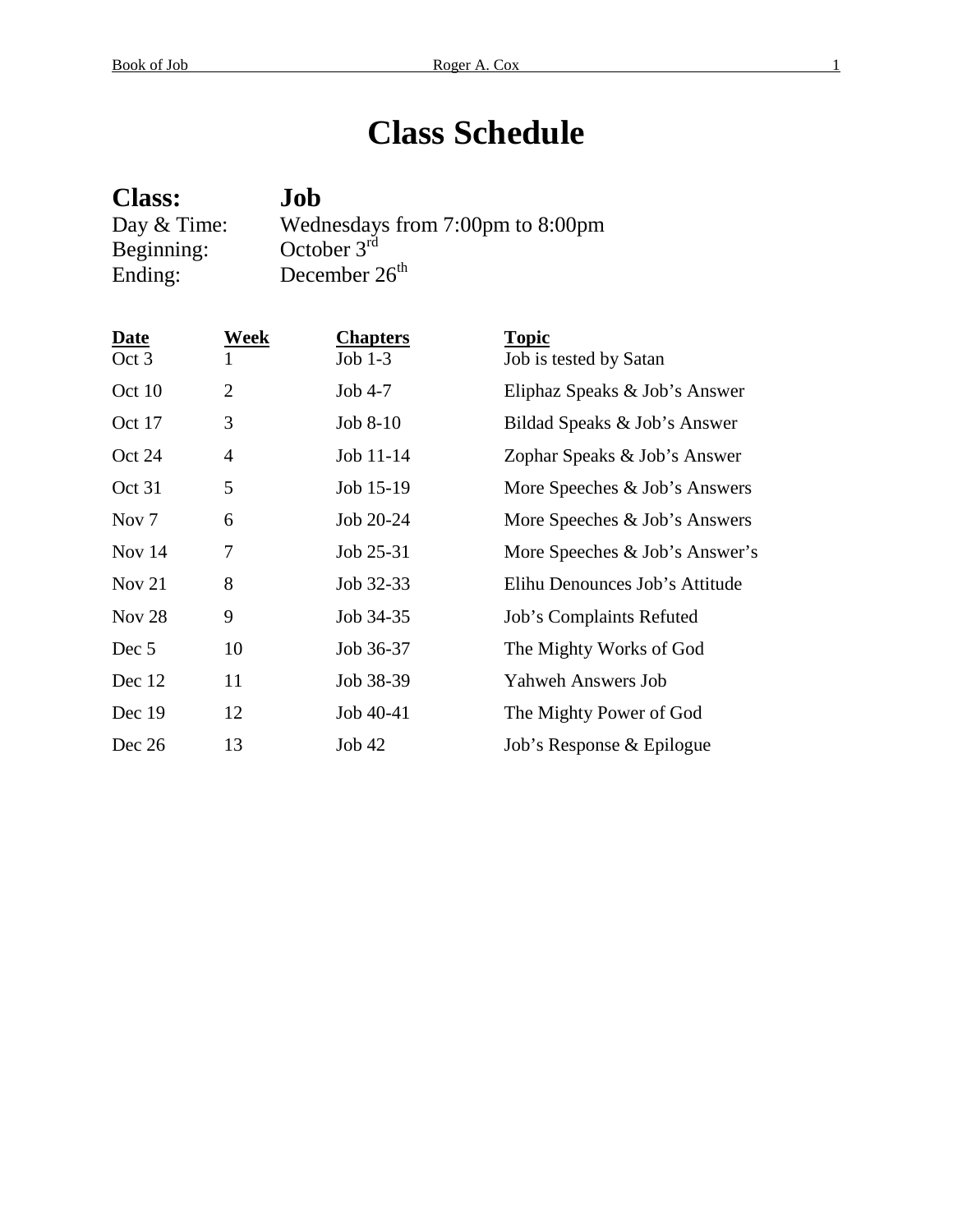# **THE BOOK OF JOB**

 Set in the period of the patriarchs, the book of Job tells the story of a man who loses everything—his wealth, his family, and his health—and wrestles with the question, Why? The book begins with a heavenly debate between God and Satan, moves through three cycles of earthly debates between Job and his friends, and concludes with a dramatic divine diagnosis of Job's problems. In the end, Job acknowledges the sovereignty of God in his life and receives back more than he had before his trials.

The name "Job" appears in ancient Near Eastern texts, identifying a legendary wise man. Since there is no genealogical identification given for Job, some scholars believe the author is using a fictional character to make an important theological point. However, given the Bible's normal pattern of basing revelation on historical events, such an idea is questionable.

#### **Author**

The text of Job does not reveal the identity of its author, but the contents of the book indicate that its author was a profound thinker who treats some of the most crucial and difficult problems of human existence from a mature spiritual perspective. The author was also well-educated and familiar with wisdom literature motifs, nature, and foreign cultures.

#### **Date**

 $\overline{a}$ 

The dating of Job involves two issues: the date of the book's setting and the date of its composition. Although it is not possible to determine the precise date of the events described, several factors argue for a patriarchal date (2000–1800 B.C.): the absence of references to Israelite history or biblical law; Job's long life of over 100 years (42:16); Job's role as priest for his family, which was prohibited by Mosaic law (1:5); and the measurement of Job's wealth in terms of livestock (1:3).

Suggestions for the date of the book's composition range from the patriarchal era to the postexilic period. Most scholars today date the book between the Solomonic and exilic eras, and some points of contact between Job and Isaiah suggest that they may have been written about the same time.

#### **Themes and Literary Structure**

The subject matter of the book of Job may be divided into three parts: the dilemma of Job (chs. 1–2), the debates of Job (chs. 3–37), and the deliverance of Job (chs. 38–42). Furthermore, the literary structure of the book of Job is symmetrical. Sandwiching a series of poetic debates (3:1–42:6), a prose prologue (chs. 1–2) introduces Job, reveals God's confidence in him, and recounts the tragedies that reduced him economically, physically, and emotionally. An epilogue (42:7–17) describing Job's restoration is also in prose, and balances the prologue.

The basic question of the book is, "Why do the righteous suffer if God is loving and all-powerful?" Suffering itself is not the central theme; rather, the focus is on what Job learns from his suffering—the sovereignty of God over all creation. The debate in chapters 3–37 regards whether God would allow the innocent to suffer. The answer of Job's three friends—that there is a direct correlation between righteous conduct and health/prosperity—is shown to be inadequate. Elihu's claim that God can use suffering to purify the righteous is closer to the mark but is still incomplete. Finally, the direct conversation between God and Job shows that God is sovereign and worthy of worship in whatever He chooses to do. Job must learn to trust in the goodness and power of God, even in adversity, by enlarging his concept of God.

 Job acknowledges a redeemer (19:25–27) and cries out for a mediator (9:33; 25:4; 33:23). The book raises problems and questions which are answered perfectly in Christ who identifies with our sufferings (Heb. 4:15). Christ is the believer's Life, Redeemer, Mediator, and Advocate.[1](#page-1-0)

<span id="page-1-0"></span><sup>1</sup>Thomas Nelson, Inc. *Nelson's complete book of Bible maps and charts: Old and New Testament [computer file], electronic ed., Logos Library System*. Nashville: Thomas Nelson, 1997, c1996.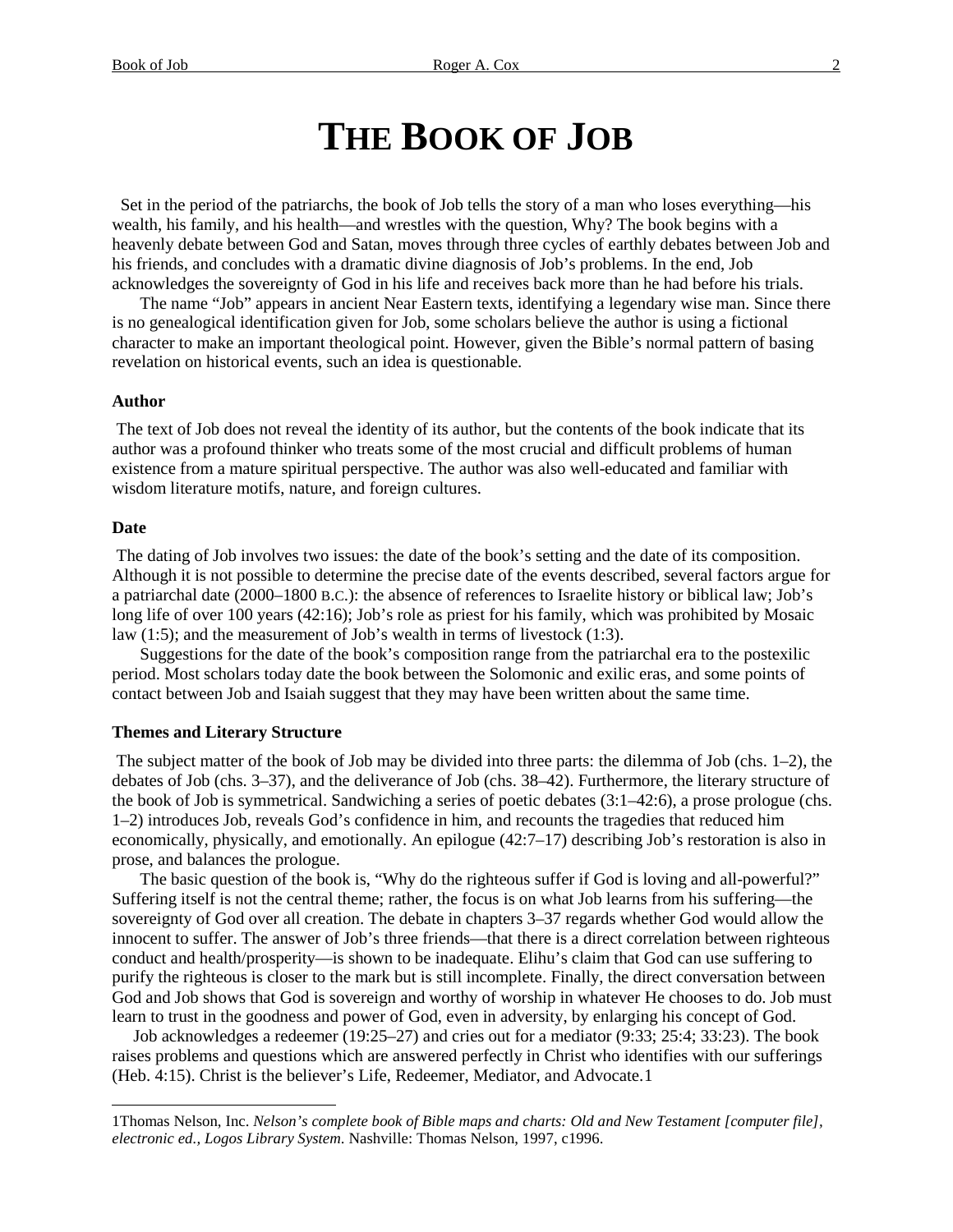# **OUTLINE OF JOB**

- A. PROLOGUE  $(1-2)$ 
	- 1. THE SETTING  $(1:1-5)$
	- 2. JOB'S TRIAL (1:6–2:10)
	- 3. ARRIVAL OF THE THREE COMFORTERS (2:11–13)
- B. JOB'S CURSE-LAMENT (CH. 3)
- C. DIALOGUE BETWEEN THE THREE FRIENDS AND JOB (4–27)
	- 1. FIRST CYCLE OF SPEECHES (4–14)
	- 2. SECOND CYCLE OF SPEECHES (15–21)
	- 3. THIRD CYCLE OF SPEECHES (22–27)
- D. HYMN TO WISDOM (CH. 28)
- E. JOB'S DECLARATION OF INNOCENCE (29–31)
- F. ELIHU SPEECHES (32–37)
	- 1. INTRODUCTION AND FIRST SPEECH (32–33)
	- 2. SECOND SPEECH (CH. 34)
	- 3. THIRD SPEECH (CH. 35)
	- 4. FOURTH SPEECH (36–37)
- G. YAHWEH SPEECHES (38:1–42:6)
	- 1. YAHWEH'S FIRST SPEECH (38:1–40:2)
	- 2. JOB'S RESPONSE (40:3–5)
	- 3. YAHWEH'S SECOND SPEECH (40:6–41:34)
	- 4. JOB'S RESPONSE (42:1–6)
- H. EPILOGUE (42:7–17)[2](#page-2-0)

 $\overline{a}$ 

<span id="page-2-0"></span><sup>2</sup>Bromiley, Geoffrey W., ed. *International Standard Bible Encyclopedia*. Grand Rapids, MI: William B. Eerdmans Publishing Company, 2001, c1988.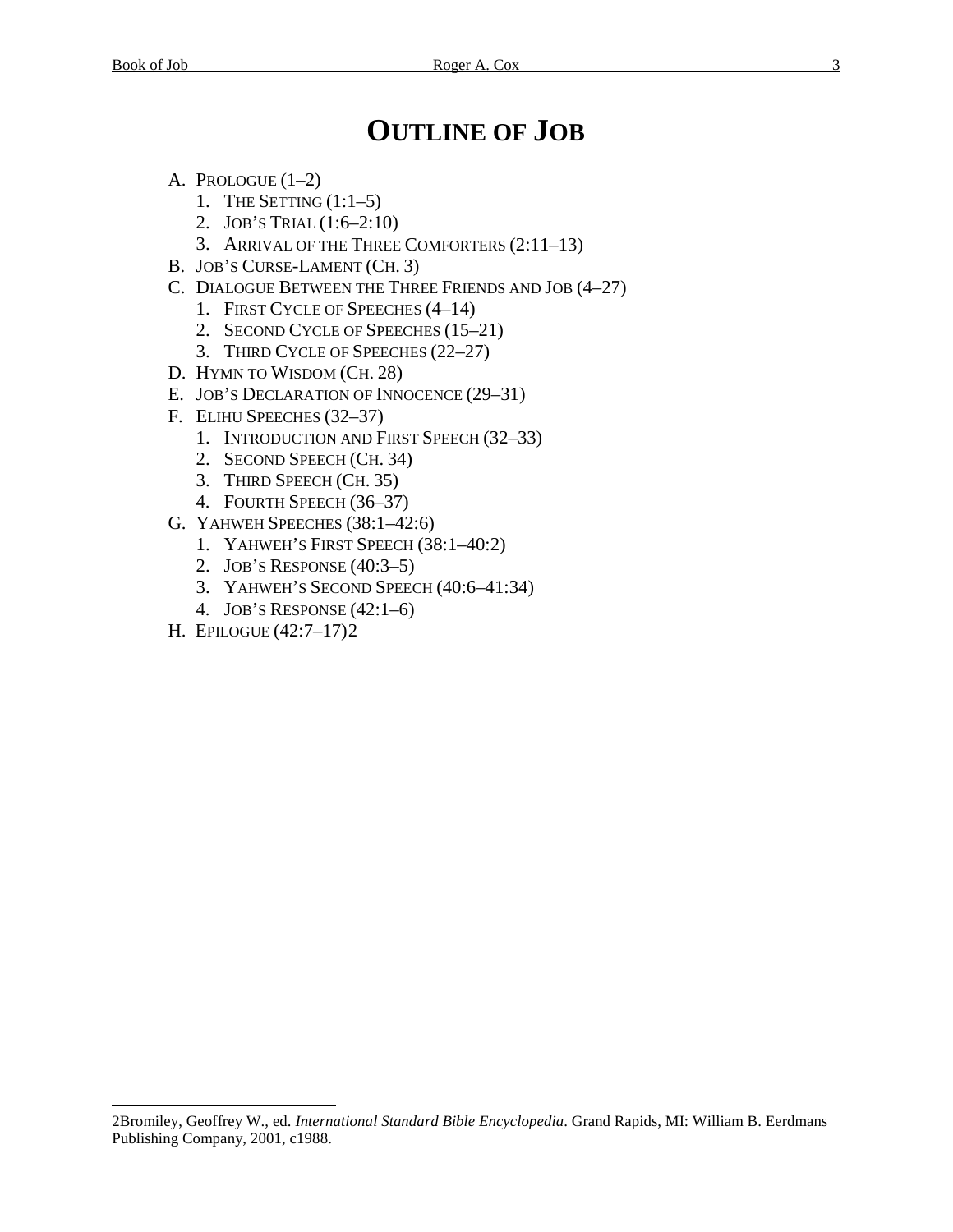## *Lesson 1 – Job Chapters 1-3*

#### **OPEN IT**

1. What feelings are the most difficult for you to put into words?

#### **EXPLORE IT**

- 2. What kind of man was  $Job?$  (1:1-3)
- 3. How did Job purify his children? Why? (1:4-5)
- 4. Why did Satan say that Job feared God? (1:9-10)
- 5. What authority did God give to Satan? (1:12)
- 6. How did Job respond to the tragedies that happened to him? (1:20-22)
- 7. What did God say Job had maintained? (2:3)
- 8. For what reason does Satan imply Job had maintained his integrity? (2:4-5)
- 9. What authority did God give to Satan? (2:6)
- 10. What did Satan do to Job? (2:7)
- 11. What did Job's wife tell him to do? (2:9)
- 12. How did Job respond to his wife's suggestion? (2:10)
- 13. What did Job's friends do when they saw him? (2:12)
- 14. Why were Job's friends silent for seven days? (2:13)
- 15. What did Job say about the day of his birth? (3:2-10)
- 16. Where did Job say the weary are at rest? (3:17)
- 17. What beneficial effect did Job say death would bring? (3:13-22)

#### **APPLY IT**

18. Why is it so hard to respond like Job when tragedies happen?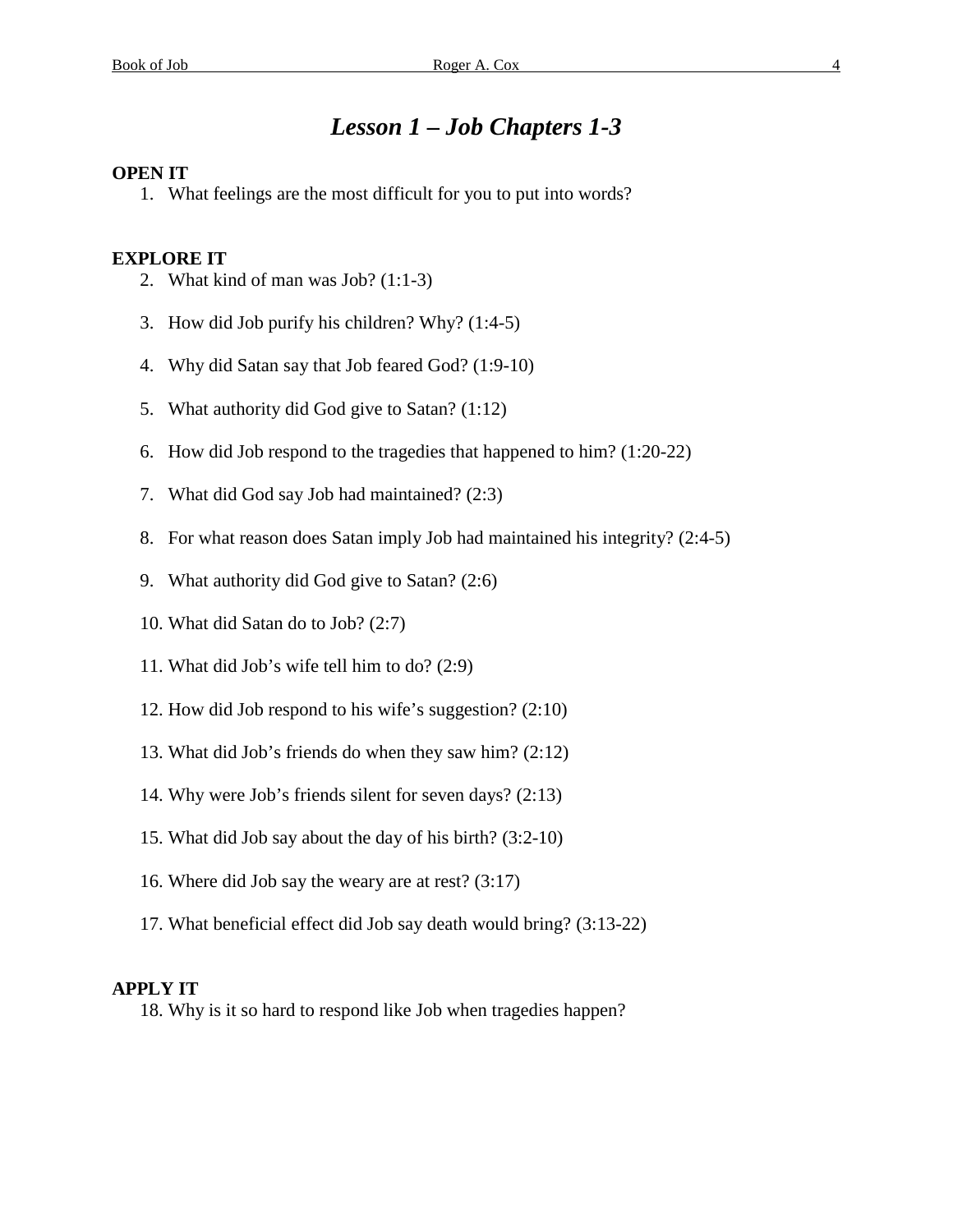# *Lesson 2 – Job Chapters 4-7*

#### **OPEN IT**

1. When have you felt let down by your friends?

#### **EXPLORE IT**

- 2. What did Eliphaz say that Job had done in the past? (4:2-6)
- 3. According to Eliphaz, why do bad things happen to people? (4:7-11)
- 4. To what did Eliphaz say a person is born? (5:7)
- 5. What type of things did Eliphaz say God does? (5:9-15)
- 6. According to Eliphaz, why does God do these things? (5:16)
- 7. Why did Eliphaz tell Job not to despise the discipline of God? (5:17-18)
- 8. What did Eliphaz tell Job to do? (5:27)
- 9. What did Job say about his misery? (6:1-3)
- 10. What did Job want God to do, why? (6:8-10)
- 11. What did Job say about his friends? (6:14-27)
- 12. What did Job ask his friends to do, and on what basis did he ask them? (6:28-30)
- 13. How did Job describe life? (7:1-10)
- 14. Why was Job not able to find any comfort in sleep? (7:13-16)
- 15. What questions did Job ask God? (7:17-21)

#### **APPLY IT**

16. How can we be more compassionate when giving advice to someone who is hurting?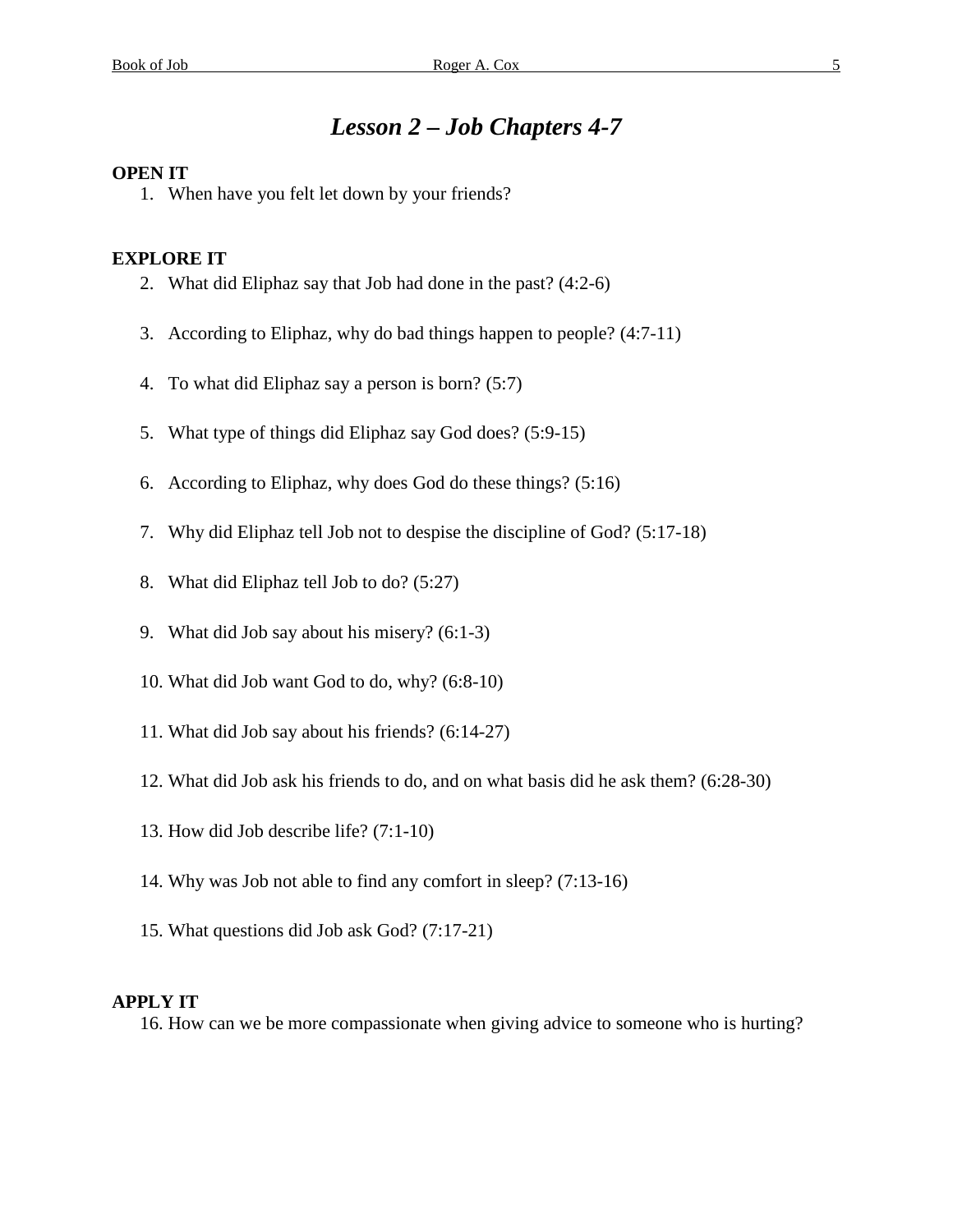# *Lesson 3 - Job Chapters 8-10*

## **OPEN IT**

1. When have you felt that you were being punished unjustly?

### **EXPLORE IT**

- 2. Why did Bildad say God punished Job's children? (8:4)
- 3. What did Bildad say God would do if Job was pure and upright? (8:5-7)
- 4. To what did Bildad compare the destiny of those who forget God? (8:11-13)
- 5. To what did Bildad compare the godless person? (8:16-19)
- 6. Why did Job think that it is impossible for a mortal to be righteous before God? (9:2-13)
- 7. How did Job describe the power and wisdom of God? (9:4-12)
- 8. In what way did Job think being innocent or blameless would change things? (9:14-20)
- 9. How did Job think God treats the blameless and the wicked? (9:22-24)
- 10. What did Job wish he had the opportunity to do? (9:32-35)
- 11. Why did Job think that God was unfair? (10:3-7)
- 12. Who did Job say created him, and why is that important? (10:8-12)
- 13. Where did Job say he was headed? (10:21-22)

#### **APPLY IT**

14. What attitude about God might you reevaluate?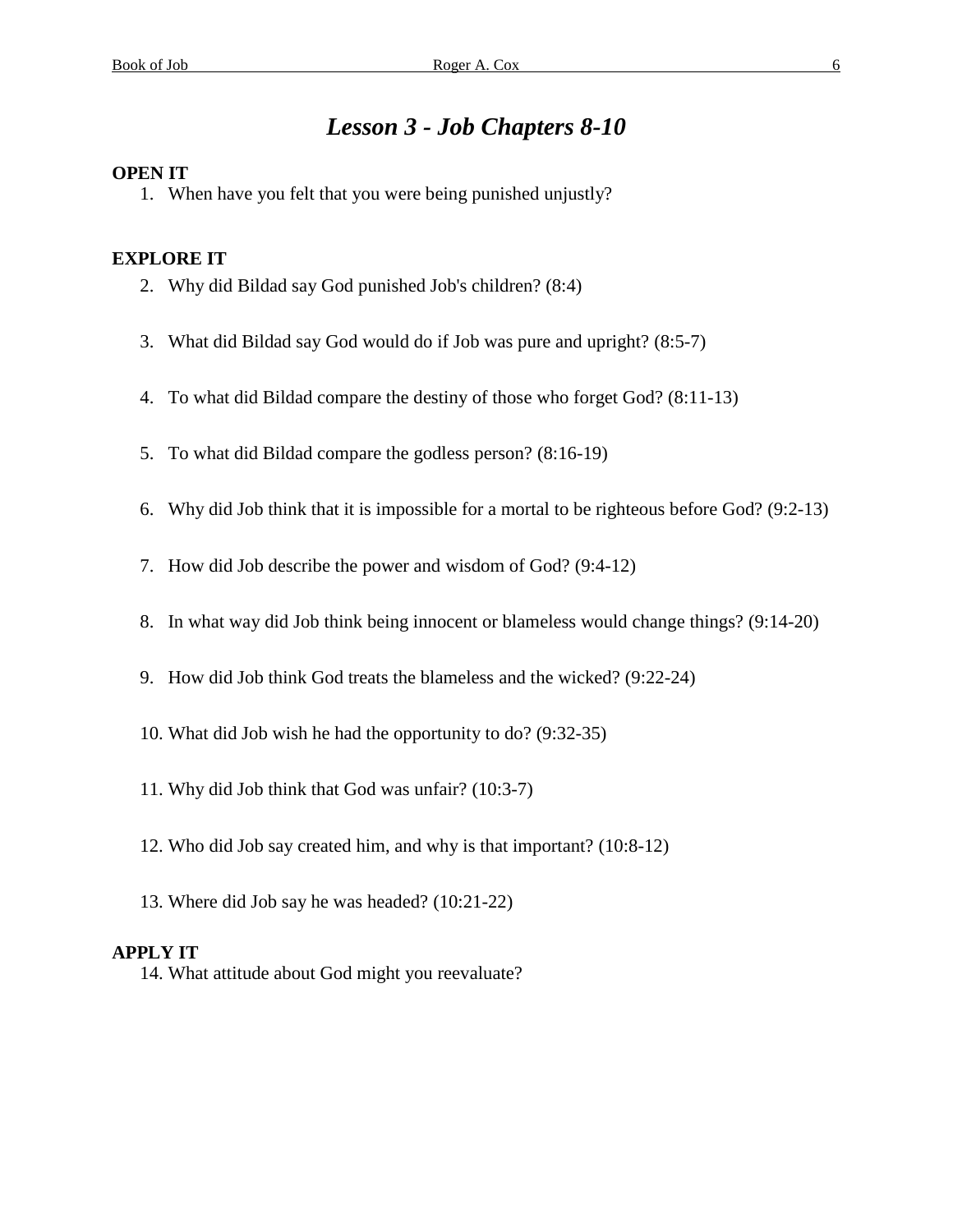# *Lesson 4 - Job Chapters 11-14*

#### **OPEN IT**

1. What things in life give you a sense of security?

#### **EXPLORE IT**

- 2. What did Zophar wish God would do? (11:5-6)
- 3. How did Zophar depict the mysteries of God? (11:7-9)
- 4. What did Zophar tell Job to do? (11:13-14)
- 5. Why did Zophar say Job would be secure? (11:18)
- 6. What did Job say about his "friends"? (12:1-3)
- 7. Why was Job embarrassed? (12:4-6)
- 8. How did Job describe God's power? (12:13-25)
- 9. How did Job characterize his friends and their advice? (13:4-12)
- 10. What did Job think would happen if he defended himself to God? (13:15-19)
- 11. What did Job ask God to grant him? (13:20-23)
- 12. How did Job feel God was treating him? (13:24-27)
- 13. What did Job say about life after death? (14:7-14)
- 14. How did Job describe a person's life? (14:11-12)
- 15. What did Job say God would do with his sins? (14:16-17)

#### **APPLY IT**

16. What should we do about events in our life from which we have not fully recovered?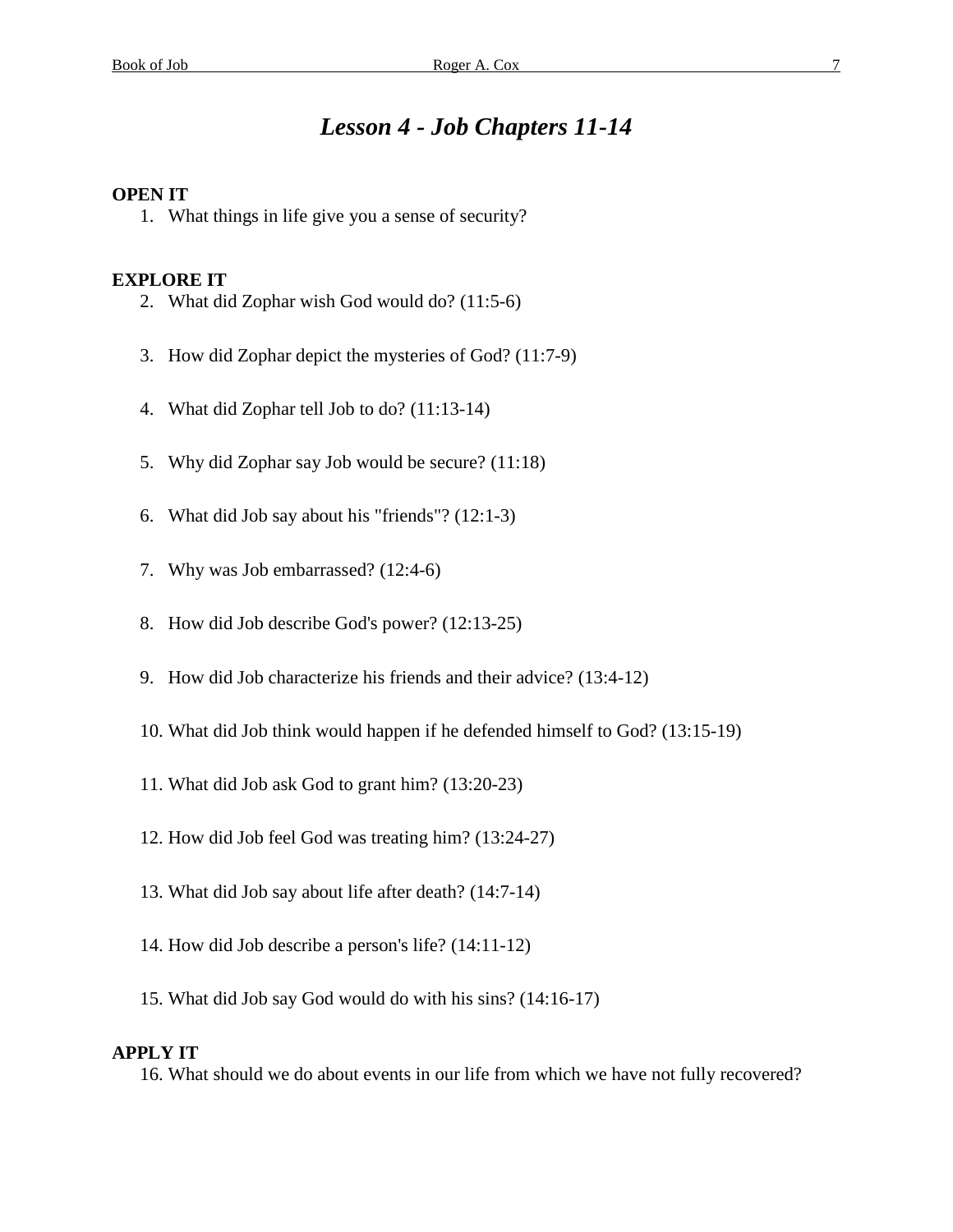# *Lesson 5 - Job Chapters 15-19*

#### **OPEN IT**

1. How can anger hurt a person?

#### **EXPLORE IT**

- 2. What questions did Eliphaz ask Job, Why? (15:7-13)
- 3. How did Eliphaz describe the life of the wicked? (15:20-35)
- 4. What kind of comforter did Job say his three friends were? (16:2-3)
- 5. What did Job say God had done to him? Is he right? (16:7-14)
- 6. What did Job say about his spirit? (17:1-2)
- 7. How did the upright and the innocent respond to Job's misery? (17:8-9)
- 8. What sort of hope did Job envision? (17:12-16)
- 9. What did Bildad say would happen to the wicked? (18:5-16)
- 10. According to Bildad, what will happen to the one who does not know God? (18:17-21)
- 11. What did Job say his friends had done? (19:1-5)
- 12. What happened to all Job's relationships? (19:13-19)
- 13. Why did Job ask his friends to have pity on him? (19:20-22)
- 14. What did Job wish would happen to his words? (19:23-24)
- 15. What did Job say he would see after his death? (19:26-27)

#### **APPLY IT**

16. How can we prevent our circumstances from clouding our perspective?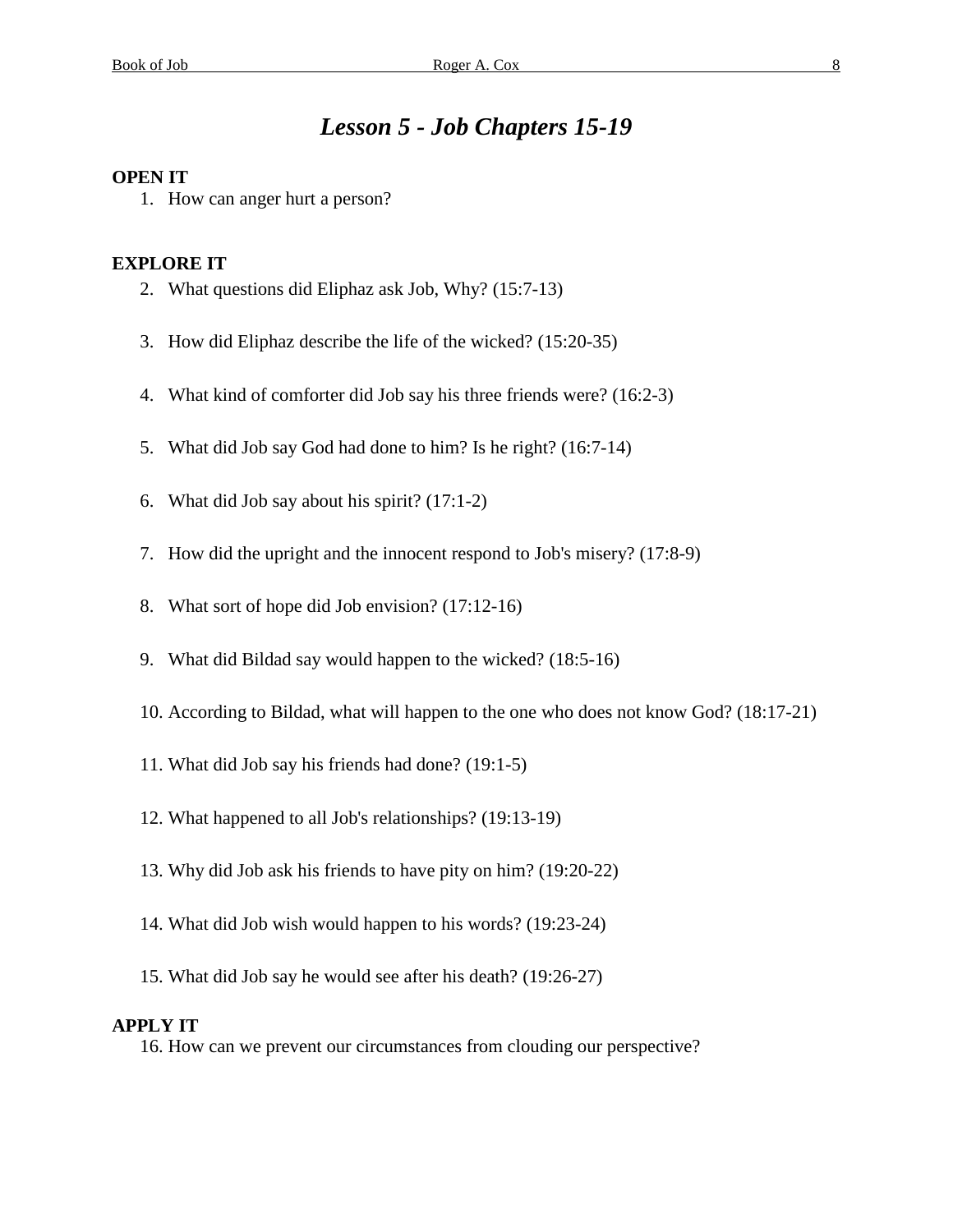# *Lesson 6 – Job Chapters 20-24*

### **OPEN IT**

1. What is an example of a "truth" or axiom about life that most everyone accepts?

#### **EXPLORE IT**

- 2. What did Zophar say about the happiness of the wicked or godless person? (20:4-5)
- 3. What did Zophar say would eventually happen to the godless person? (20:6-11)
- 4. What will happen to the good things that the godless person enjoys? (20:14-18)
- 5. What is the ultimate fate of the wicked? (20:24-29)
- 6. What observations did Job make about the wicked? (21:8-13)
- 7. What attitude did Job say the wicked had toward God? (21:14-15)
- 8. For whom did Job say God stored up a person's punishment? (21:19-21)
- 9. What did Job say about the fate of the evil person? (21:29-33)
- 10. Why did Eliphaz think God was punishing Job? (22:4-9)
- 11. What explanation did Eliphaz give for Job's troubles? (22:10-17)
- 12. What did Eliphaz say would happen if Job returned to God? (22:21-30)
- 13. What did Job wish he could do? (23:1-7)
- 14. Why was Job terrified and fearful before God? (23:13-17)
- 15. How did Job describe the poor? (24:5-11)
- 16. Why do evil people prefer to do their evil deeds in darkness? (24:13-17)
- 17. What did Job say would be the fate of evil people? (24:18-22)

### **APPLY IT**

18. How can we trust God despite not completely understanding His ways?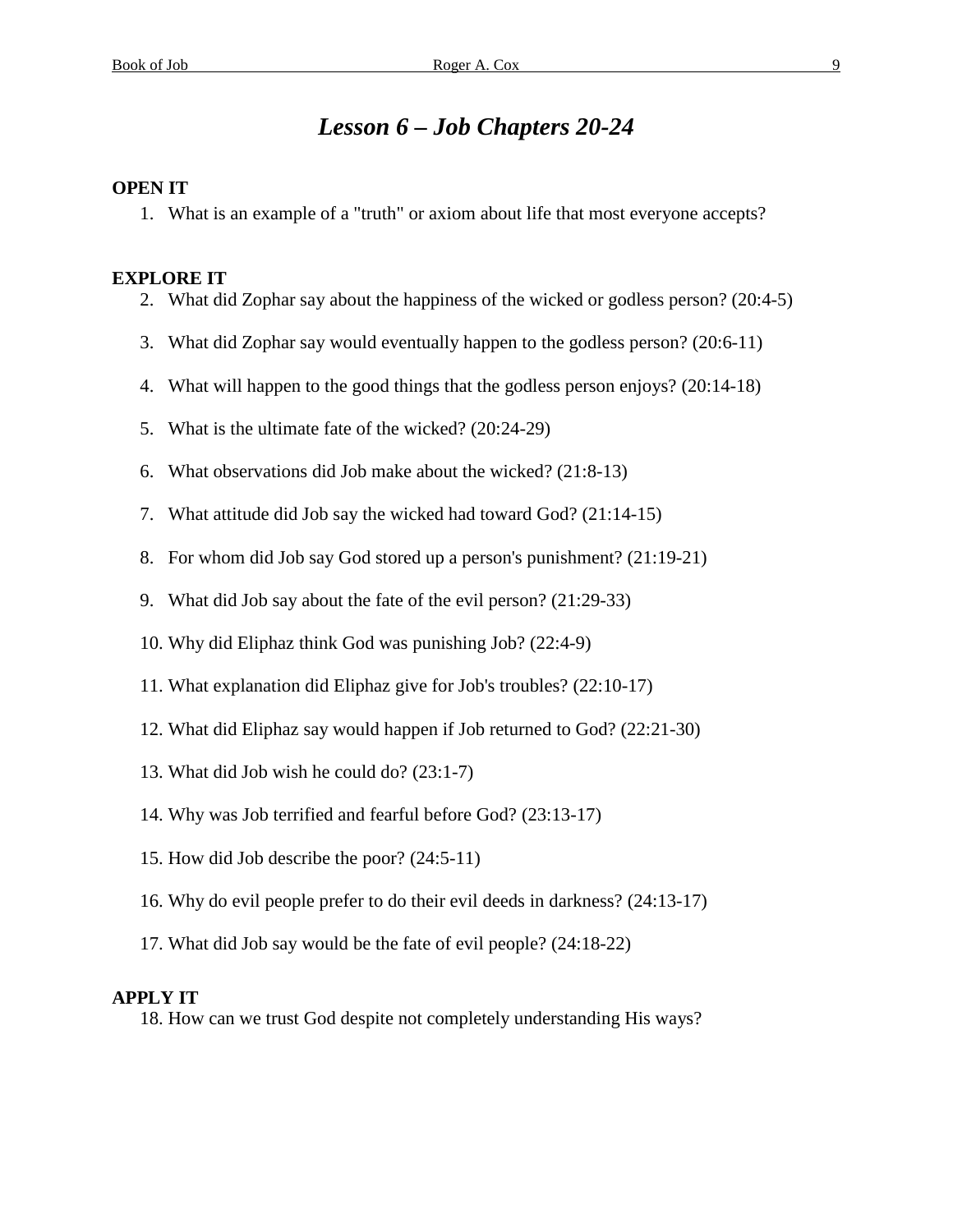# *Lesson 7 – Job Chapters 25-31*

### **OPEN IT**

1. What makes a person popular or unpopular with others?

#### **EXPLORE IT**

- 2. How did Bildad viewpeople with respect to God? Is he right? (25:1-6)
- 3. What was Job's initial reply to Bildad? (26:1-4)
- 4. How did Job describe God's power? (26:5-14)
- 5. How did Job know this? (26:7)
- 6. What does Job mean when he says these are the "edges of His ways"? (26:14)
- 7. What did Job say God had taken from him? (27:2)
- 8. What did Job pledge that he would not do as long as he lived? (27:3-6)
- 9. According to Job, what is the fate of the wicked? (27:7-23)
- 10. Where did Job say people search for wisdom? (28:1-19)
- 11. According to Job, what is wisdom and where can it be found? (28:20-28)
- 12. How did Job describe his life before his suffering? (29:1-25)
- 13. How did Job describe his life since his suffering began? (30:1-15)
- 14. How did Job characterize his present relationship with God? (30:16-23)
- 15. How did Job describe his suffering? (30:24-31)
- 16. Based on the evidence Job supplied, what kind of man was he? (31:1-40)

### **APPLY IT**

17. How can we avoid letting circumstances spoil our relationship with God?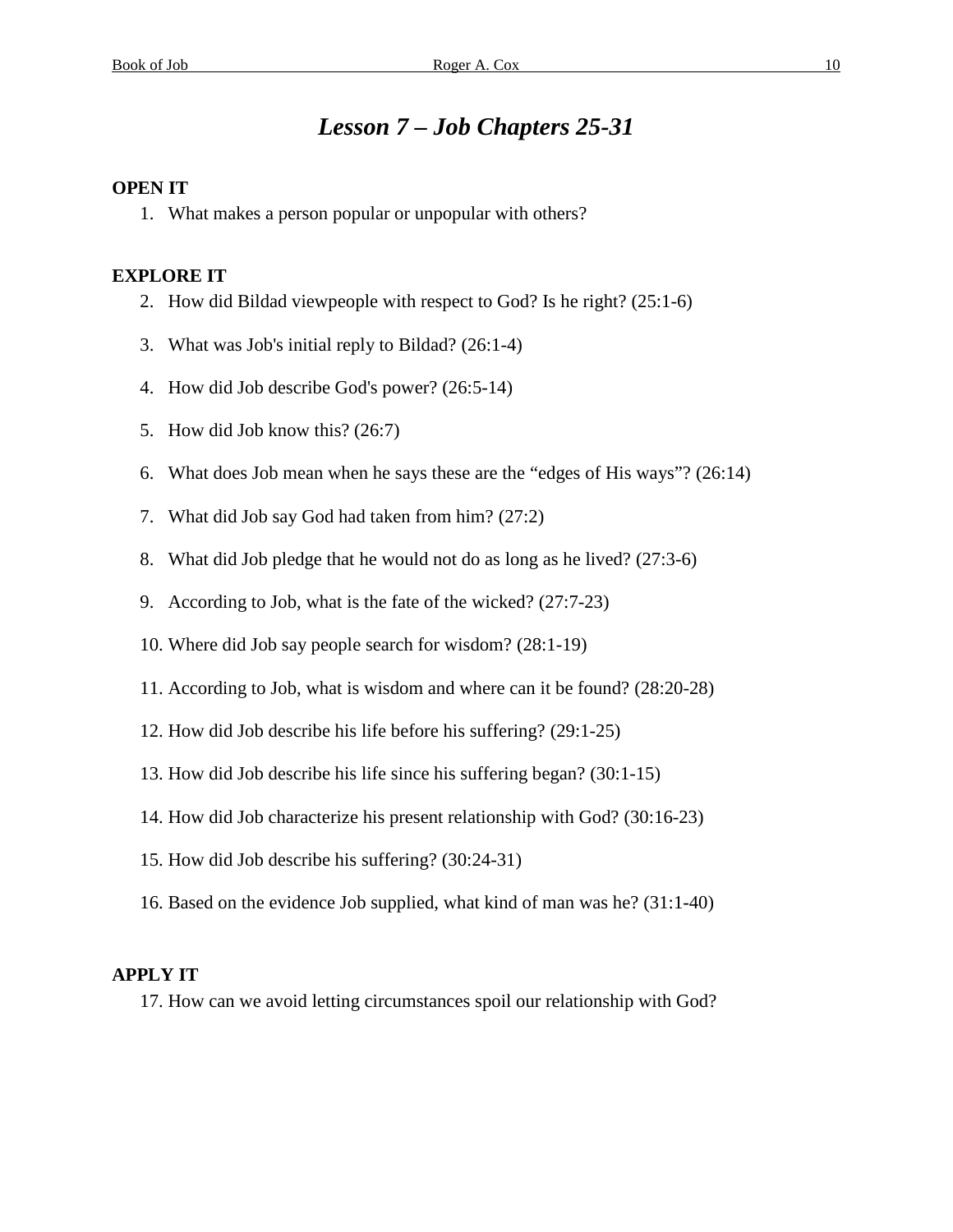# *Lesson 8 – Job Chapters 32-33*

### **OPEN IT**

1. What behavior of others stirs up anger in you?

### **EXPLORE IT**

- 2. Why did Elihu become angry with Job? (32:1-2)
- 3. Why was Elihu angry with Job's three friends? (32:3-5)
- 4. Why did Elihu wait to speak, and what finally prompted him to answer Job? (32:4-9)
- 5. According to Elihu, how effective were Job's three friend's words? (32:10-14)
- 6. Why did Elihu say he had to speak? (32:15-22)
- 7. Why did Elihu want Job to listen to him? (33:1-7)
- 8. By what authority did Elihu claim to speak? (33:1-7)
- 9. Of what sin did Elihu accuse Job? (33:8-13)
- 10. In what different ways does God speak to people (according to Elihu)? (33:12-18)
- 11. For what reason does man suffer? (33:19-22)
- 12. According to Elihu, how does God turn people from the pit? (33:23-28)
- 13. How often, according to Elihu, does God attempt to bring people back? (33:29-30)
- 14. What does Elihu desire to do for Job? (33:31-33)

### **APPLY IT**

15. How does our view of God affect our view of life?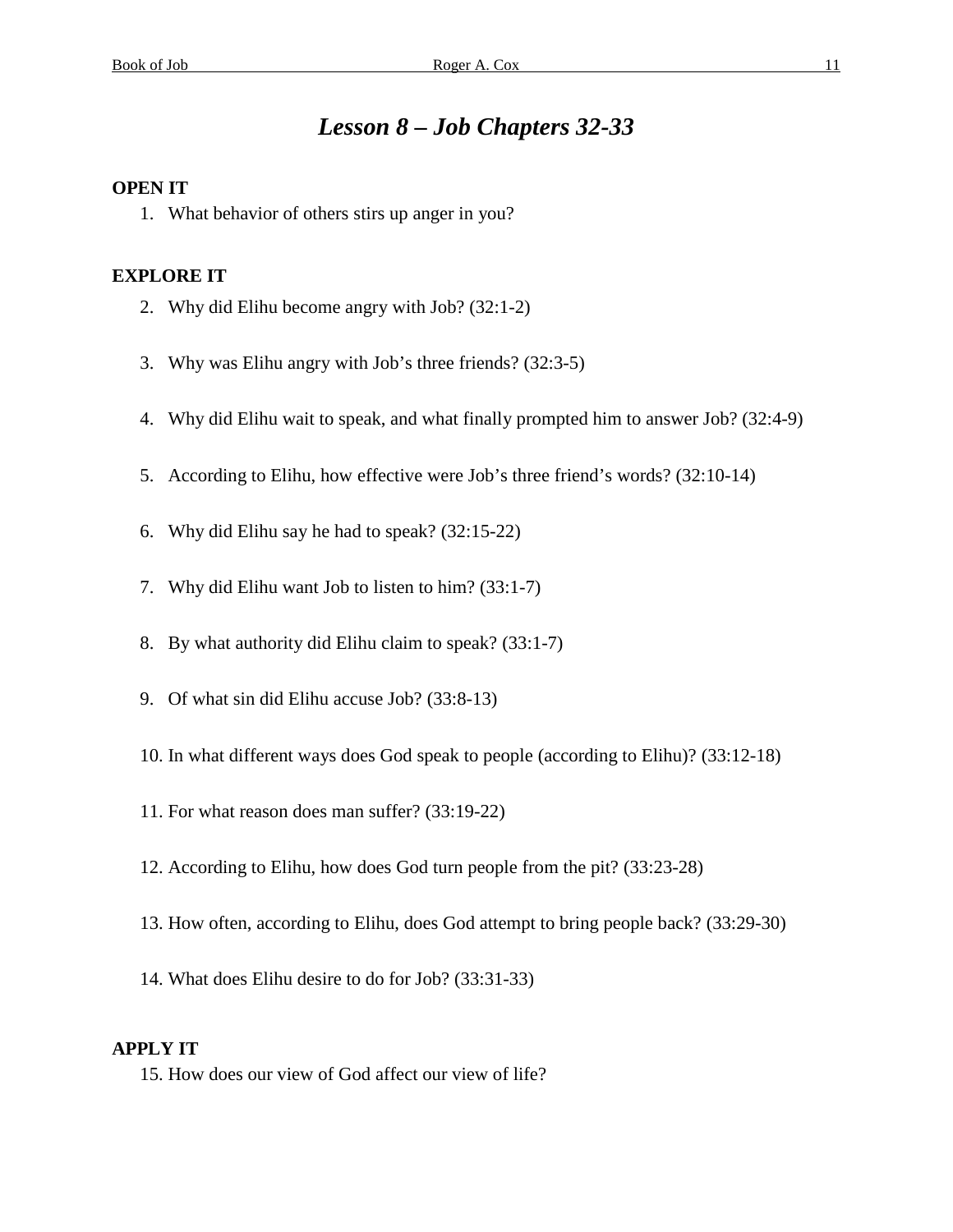# *Lesson 9 – Job Chapters 34-35*

### **OPEN IT**

1. Do you remember ever thinking older people just don't get it? If so, why?

#### **EXPLORE IT**

- 2. How did Elihu summarize Job's speeches? (34:5-9)
- 3. Is Elihu's description of God in these verses accurate? (34:10-15)
- 4. Is Elihu right that God shows no partiality? (34:16-20)
- 5. Is Elihu correct about seeing all that people do? (34:21-23)
- 6. Is Elihu right that God crushes the wicked openly? (34:24-30)
- 7. If Elihu understood godly principles correctly, what is the error in his thinking that God has openly crushed Job due to his wickedness? (34:24-30)
- 8. What does Elihu accuse Job of doing in his reply to God? (34:31-37)
- 9. Is Elihu right that Job spoke without wisdom? (34:35)
- 10. According to Elihu what is Job saying? What is Job questioning? (35:1-3)
- 11. According to Elihu, how does a person's sin or righteousness affect God? (35:4-8)
- 12. Why according to Elihu, does God not always answer people asking for help? (35:9-15)
- 13. What is Elihu saying Job's biggest fault is? (35:1-16)

### **APPLY IT**

14. Is there a mistake Elihu makes that we may learn from?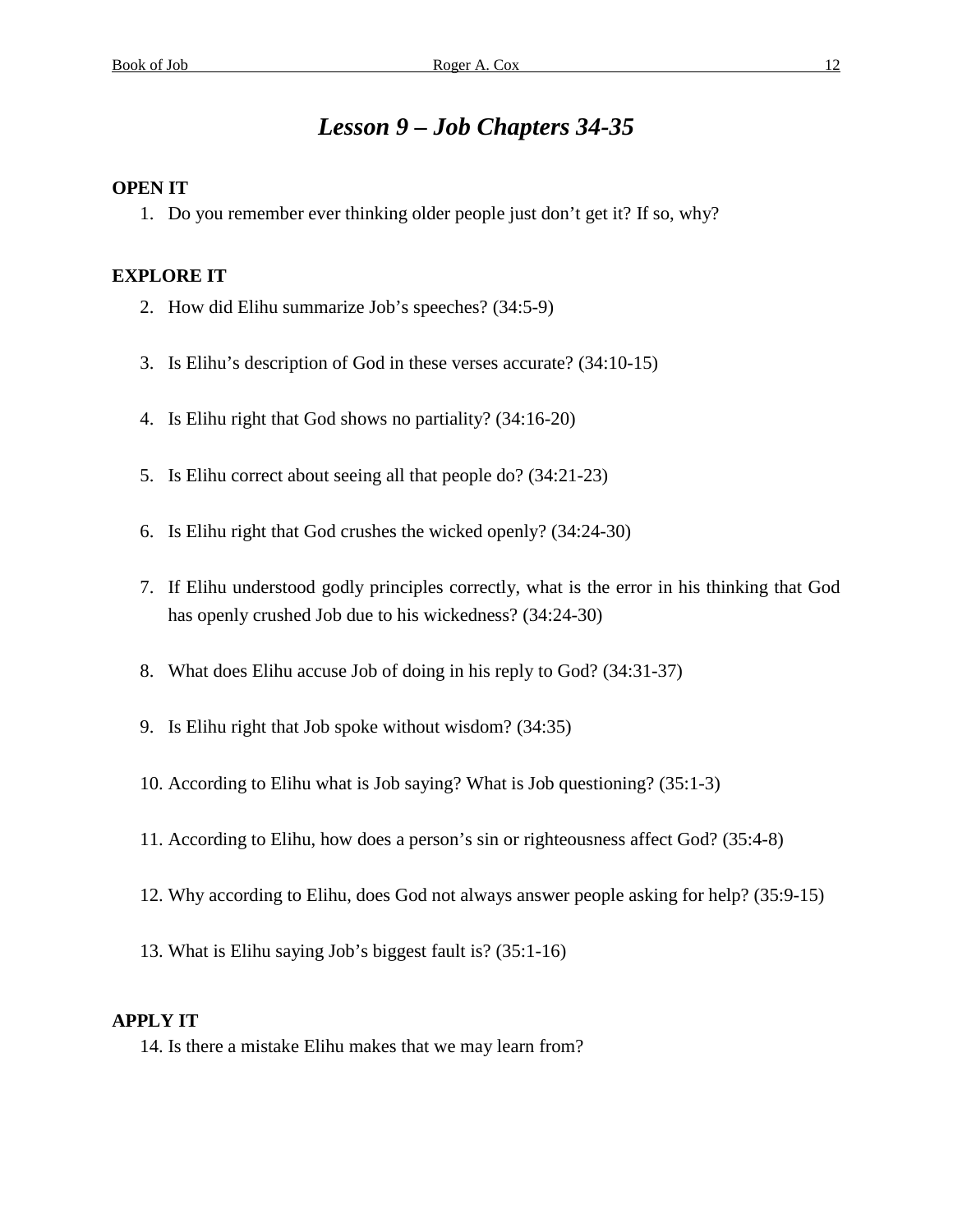# *Lesson 10 – Job Chapters 36-37*

### **OPEN IT**

1. Can we ever speak on God's behalf?

#### **EXPLORE IT**

- 2. How does Elihu describe himself? (36:1-4)
- 3. According to Elihu, what does God do for the righteous? (36:5-7)
- 4. According to Elihu, if someone suffers affliction what is God doing to them? (36:8-10)
- 5. According to Elihu, what choice does God give the wicked? (36:11-12)
- 6. According to Elihu, what happens to the hypocrites? (36:13-15)
- 7. Why does Elihu say Job is getting what he deserves? (36:16-21)
- 8. How did Elihu describe the greatness of God? (36:22-33)
- 9. Why did Elihu get so excited when speaking about the awesome power of God? (37:1)
- 10. How did Elihu describe the coming of God? (37:2-13)
- 11. Why, according to Elihu, does God bring the storm? Is he right? (37:13)
- 12. What series of questions did Elihu ask Job? (37:14-20)
- 13. With what advice did Elihu conclude his speech? (37:21-24)

### **APPLY IT**

14. How would you describe God's greatness and power in your own words?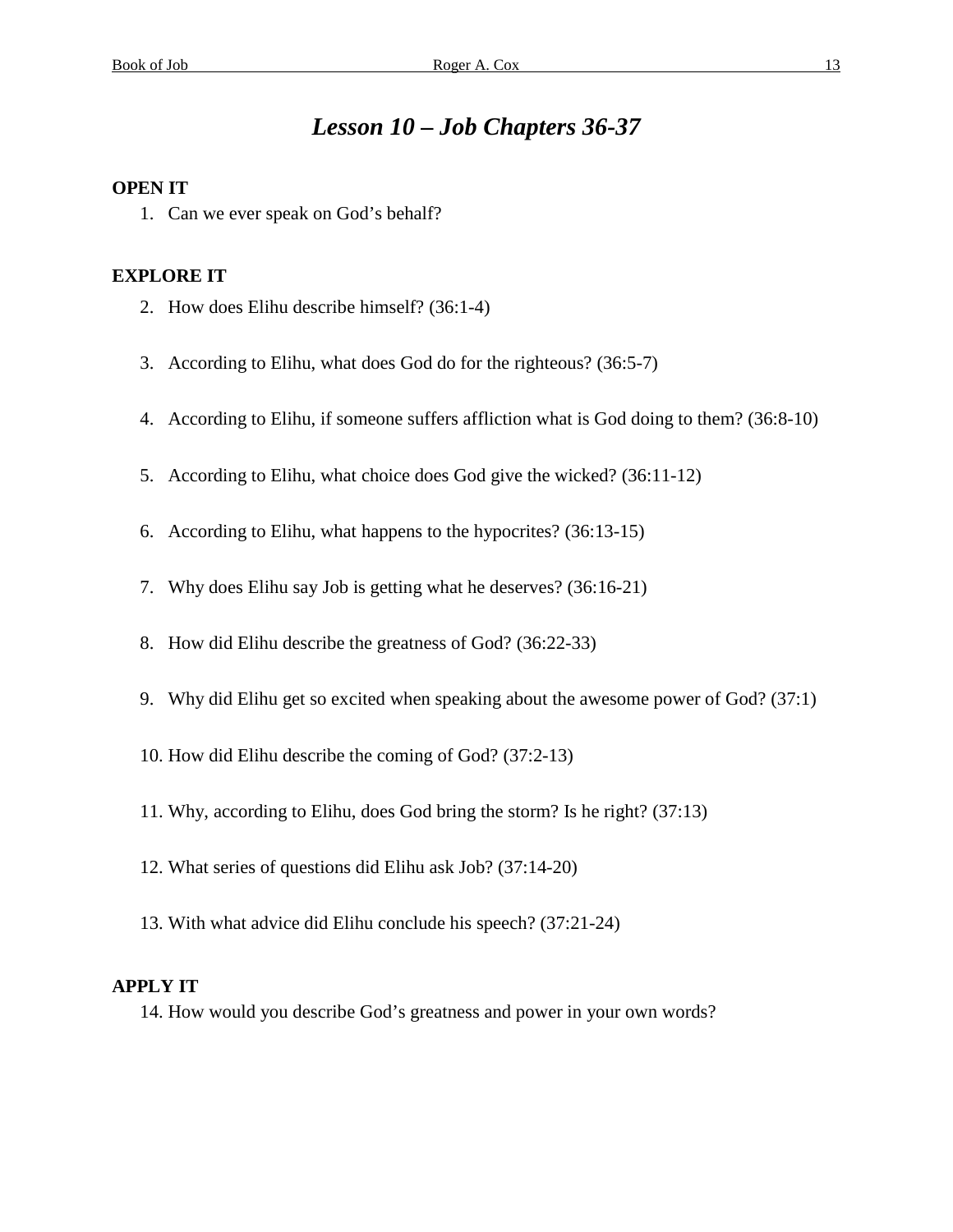# *Lesson 11 – Job Chapters 38-39*

### **OPEN IT**

1. When in your life have you been utterly speechless? Why?

### **EXPLORE IT**

- 2. What is God purpose of asking these questions of Job? (38:1-3)
- 3. Do we learn anything from God's question about creating the earth? (38:4-7)
- 4. What do we learn about the ocean depths from God's question? (38:16)
- 5. What does God imply with these questions? (38:38-41)
- 6. What is the focus of the Lord's first round of questions to Job? (38:4-41)
- 7. What do we learn about God's knowledge of animals from these questions? (39:1-4)
- 8. What do we learn about ostriches from these statements (39:13-18)
- 9. How does our power compare to that of the horse? (39:19-25)
- 10. What knowledge or wisdom does it take to create something to fly? Would Job have known how to make something fly? (39:26-30)
- 11. What is the focus of the Lord's second round of questions to Job? (39:1-30)

#### **APPLY IT**

12. How would you summarize the Lord's questioning of Job?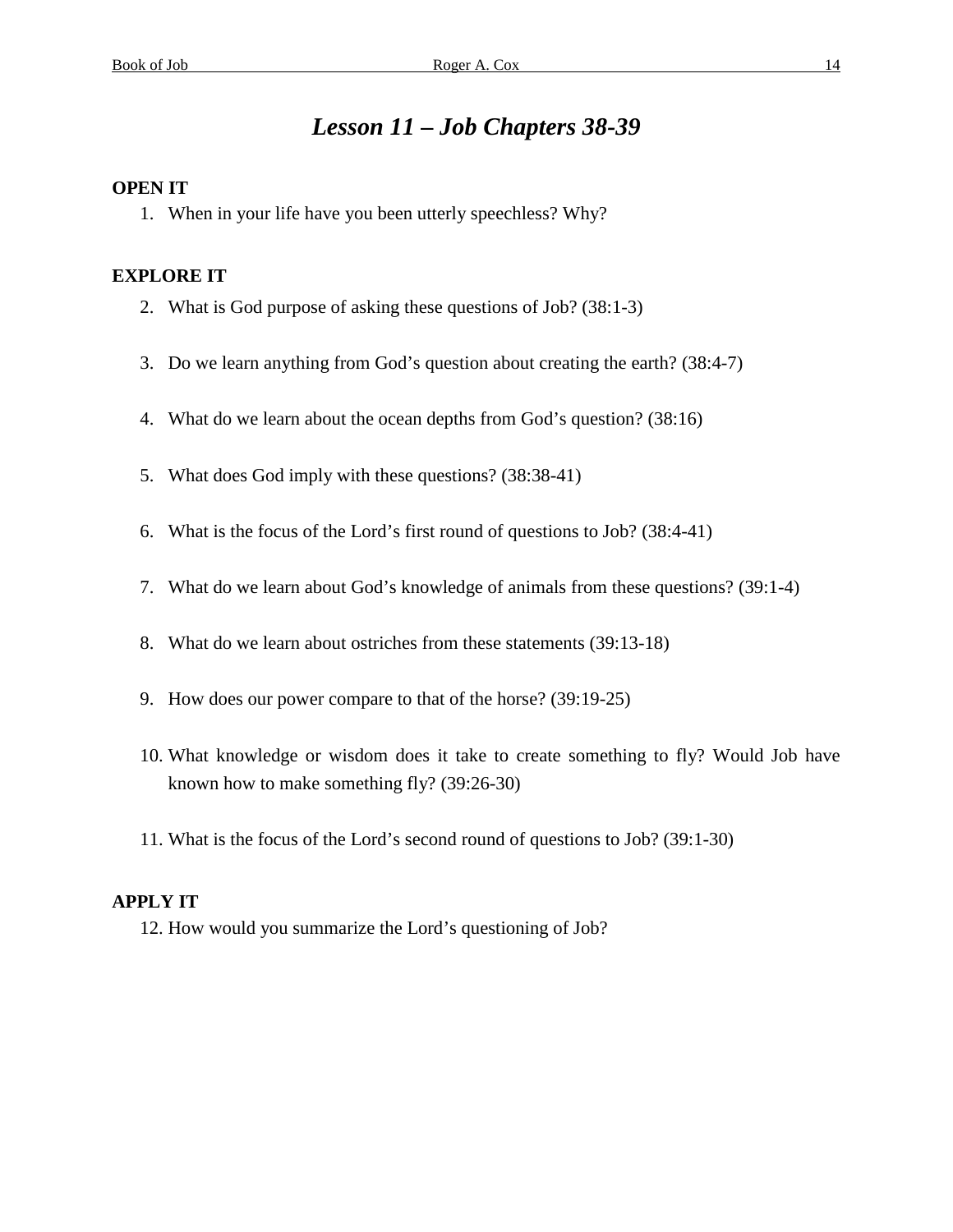# *Lesson 12 – Job Chapters 40-41*

### **OPEN IT**

1. If you could ask God any question about life, what would it be?

### **EXPLORE IT**

- 2. What did God challenge Job to do? (40:1-2)
- 3. How did Job respond to God's challenge? (40:3-5)
- 4. How is God answering Job's earlier request for justice? (40:6-7)
- 5. What is the point of God's question in this verse? (40:8)
- 6. What does God say it would take for Job to save himself? (40:9-14)
- 7. What is God implying with the behemoth? What animal does it sound like? (40:15-24)
- 8. What belongs to God? (41:11)
- 9. What does the description of the leviathan make you think of? (41:1-34)
- 10. Why do you think God described the leviathan in such detail? (41:1-34)

#### **APPLY IT**

11. How does God's answer to Job affect your perspective on God or life?